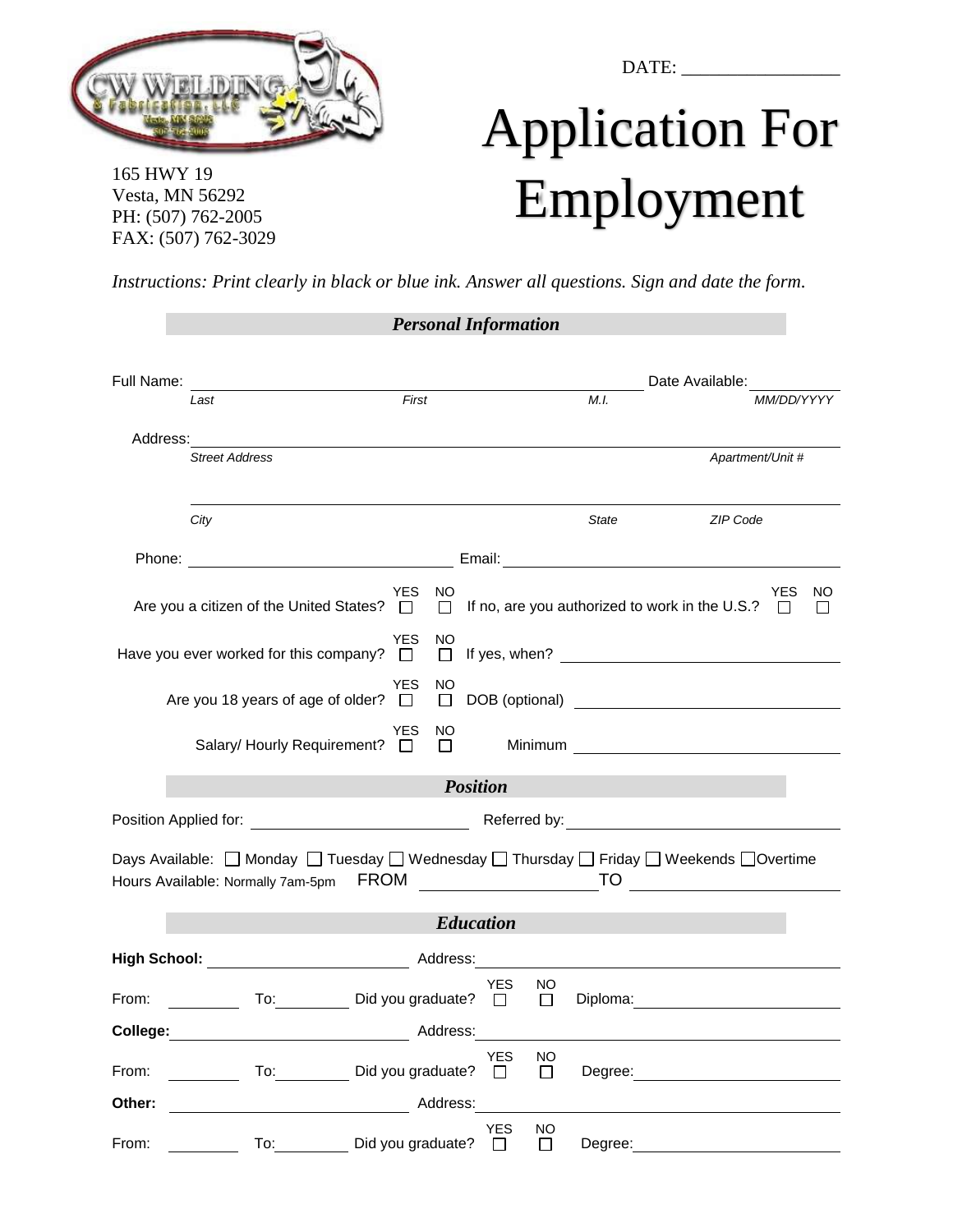| <b>Employment History</b> |                                                                                                                                                                                                                                                                                   |                                       |  |  |  |  |  |  |
|---------------------------|-----------------------------------------------------------------------------------------------------------------------------------------------------------------------------------------------------------------------------------------------------------------------------------|---------------------------------------|--|--|--|--|--|--|
|                           |                                                                                                                                                                                                                                                                                   | Phone: 2000                           |  |  |  |  |  |  |
| Address:                  |                                                                                                                                                                                                                                                                                   | Supervisor:<br><u> Communications</u> |  |  |  |  |  |  |
|                           |                                                                                                                                                                                                                                                                                   | Ending Salary:\$                      |  |  |  |  |  |  |
|                           |                                                                                                                                                                                                                                                                                   |                                       |  |  |  |  |  |  |
|                           | From: To: To: Reason for Leaving: To: The Management Contract Contract Contract Contract Contract Contract Contract Contract Contract Contract Contract Contract Contract Contract Contract Contract Contract Contract Contrac                                                    |                                       |  |  |  |  |  |  |
|                           | May we contact your previous supervisor for a reference? $\Box$                                                                                                                                                                                                                   | <b>YES</b><br>NO.<br>$\perp$          |  |  |  |  |  |  |
|                           |                                                                                                                                                                                                                                                                                   |                                       |  |  |  |  |  |  |
|                           |                                                                                                                                                                                                                                                                                   | Supervisor: 2000                      |  |  |  |  |  |  |
|                           | Job Title: <u>Consumer Starting Salary: \$</u> Ending Salary: Ending Salary: \$                                                                                                                                                                                                   |                                       |  |  |  |  |  |  |
|                           |                                                                                                                                                                                                                                                                                   |                                       |  |  |  |  |  |  |
|                           | From: To: To: To: Reason for Leaving: To: The Management Contract Contract Contract Contract Contract Contract Contract Contract Contract Contract Contract Contract Contract Contract Contract Contract Contract Contract Con                                                    |                                       |  |  |  |  |  |  |
|                           | May we contact your previous supervisor for a reference? $\square$                                                                                                                                                                                                                | YES<br>NO.<br>$\Box$                  |  |  |  |  |  |  |
|                           |                                                                                                                                                                                                                                                                                   |                                       |  |  |  |  |  |  |
| Address:                  |                                                                                                                                                                                                                                                                                   | Supervisor: __________________        |  |  |  |  |  |  |
| Job Title:                | <b>Ending Salary:</b> Starting Salary: <b>\$</b> Finding Salary: <b>\$</b>                                                                                                                                                                                                        |                                       |  |  |  |  |  |  |
| Responsibilities:         |                                                                                                                                                                                                                                                                                   |                                       |  |  |  |  |  |  |
|                           | To: Reason for Leaving: To: Reason for Leaving:<br>From: the contract of the contract of the contract of the contract of the contract of the contract of the contract of the contract of the contract of the contract of the contract of the contract of the contract of the cont |                                       |  |  |  |  |  |  |
|                           | May we contact your previous supervisor for a reference?                                                                                                                                                                                                                          | <b>YES</b><br>NO<br>$\perp$<br>$\Box$ |  |  |  |  |  |  |
|                           |                                                                                                                                                                                                                                                                                   |                                       |  |  |  |  |  |  |
|                           |                                                                                                                                                                                                                                                                                   |                                       |  |  |  |  |  |  |
|                           | Skills and Qualification (licenses, training, awards):                                                                                                                                                                                                                            |                                       |  |  |  |  |  |  |